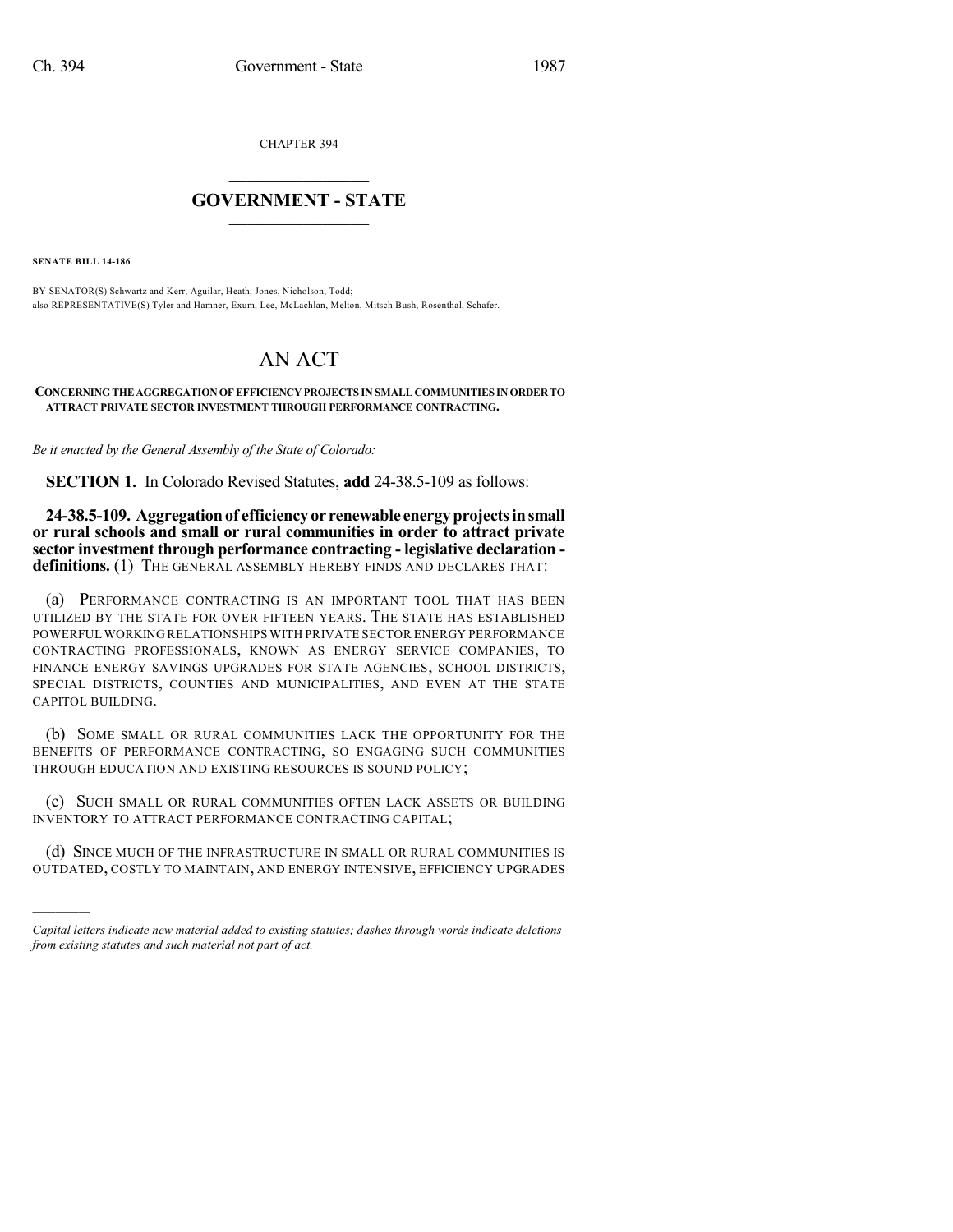ARE NEEDED FOR BUILDINGS, MECHANICAL EQUIPMENT, ELECTRICAL SYSTEMS, LIGHTING, WATER, MOTOR VEHICLE FLEETS, AND COMMUNITY ENTITY-OWNED FUELING STATIONS FOR SUCH MOTOR VEHICLE FLEETS;

(e) REGIONAL IDENTIFICATION OFEFFICIENCY PROJECTS AND RENEWABLE ENERGY PROJECTS IN SMALL OR RURAL COMMUNITIES IS IMPORTANT;

(f) AGGREGATING EFFICIENCY PROJECTS OR RENEWABLE ENERGY PROJECTS IN SMALL OR RURAL COMMUNITIES INTO A DYNAMIC MULTIDIMENSIONAL PORTFOLIO OF AN ACCEPTABLE SIZE TO ATTRACT PRIVATE SECTOR FINANCING TO SUCH COMMUNITIES WITHOUT CREATING AN OBLIGATION OF THE STATE WILL OPEN UP THE FINANCIAL MARKET FOR PERFORMANCE CONTRACTING IN SUCH COMMUNITIES, WILL ENGAGE THE USE OF LOCAL CONTRACTORS, AND WILL CREATE LOCAL JOBS; AND

(g) AS A RESULT OF SUCH AGGREGATION, SMALL OR RURAL COMMUNITY LEADERS WILL BE SUPPORTED IN THEIR PURSUIT TO MAKE COLORADO MORE ENERGY EFFICIENT, EQUIP SUCH COMMUNITIES WITH MUCH NEEDED MODERNIZED INFRASTRUCTURE, AND REDUCE LIFE-CYCLE COSTS FOR TAXPAYER-SUPPORTED ENTITIES.

(2) AS USED IN THIS SECTION, UNLESS THE CONTEXT OTHERWISE REQUIRES:

(a) "COMMUNITY ENTITY" MEANS A SCHOOL DISTRICT, SPECIAL DISTRICT, OR COUNTY OR MUNICIPALITY IN A SMALL OR RURAL COMMUNITY IN THE STATE.

(b) "DIVERSE" MEANS A RANGE OF EFFICIENCY PROJECTS AND RENEWABLE ENERGY PROJECTS BASED ON GEOGRAPHY, SIZE, LONG-TERM AND SHORT-TERM PAYBACK PERIODS, OVERALL COST, AND TYPES OF EFFICIENCY PROJECTS AND RENEWABLE ENERGY PROJECTS.

(c) "EFFICIENCY PROJECTS" MEANS ONE OR MORE PROJECTS OF A COMMUNITY ENTITY THAT RESULTS IN THE MORE EFFICIENT USE OF ENERGY OR RESOURCES, SUCH AS:

(I) INSTALLING EQUIPMENT AND RELATED INFRASTRUCTURE THAT WILL HELP DEFRAY ENERGY COSTS;

(II) IMPROVING THE ENERGY EFFICIENCY OF A BUILDING INCLUDING BUT NOT LIMITED TO ADDRESSING LIGHTING ISSUES, IMPROVING MECHANICAL SYSTEMS AND EQUIPMENT, IMPROVING THE BUILDING ENVELOPE, OR IMPROVING OPERATIONS MANAGEMENT;

(III) REDUCING WATER USAGE OR CONSUMPTION;

(IV) RE-ENGINEERING OR IMPROVING WATER OR WASTEWATER TREATMENT FACILITIES; OR

(V) IMPROVING THE ENERGY USAGE OF MOTOR VEHICLE FLEETS OR COMMUNITY ENTITY-OWNED FUELING STATIONS FOR SUCH MOTOR VEHICLE FLEETS, INCLUDING BUT NOT LIMITED TO INCREASING THE USE OF ALTERNATIVE FUEL VEHICLES IN SUCH MOTOR VEHICLE FLEETS.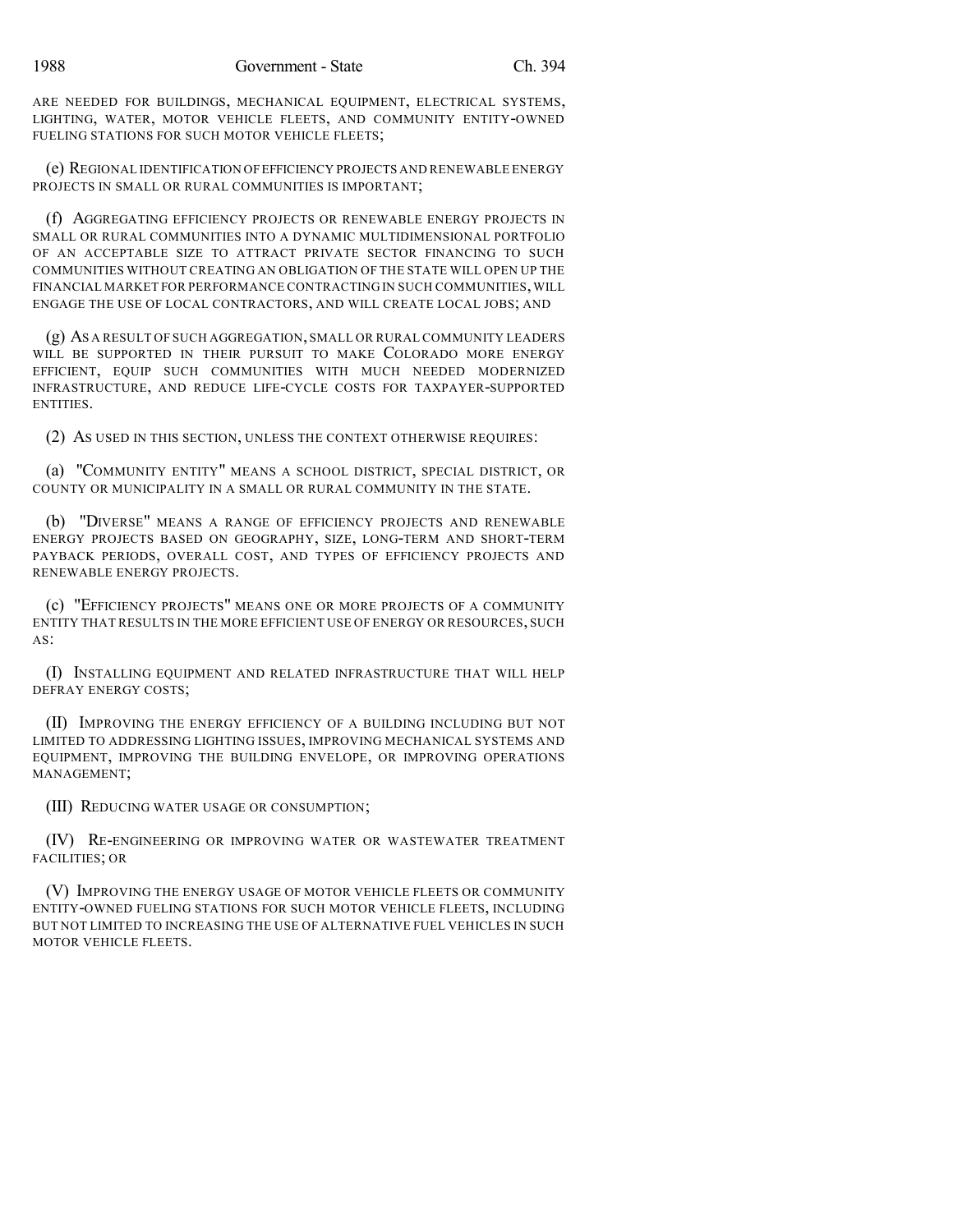(d) "OFFICE" MEANS THE COLORADO ENERGY OFFICE CREATED IN SECTION 24-38.5-101.

(e) "PERFORMANCE CONTRACT"MEANS A CONTRACT SIMILAR TO THE CONTRACTS DESCRIBED IN SECTION 24-30-2001 OR 24-38.5-106, EXCEPT THAT A PERFORMANCE CONTRACT ALLOWED PURSUANT TO THIS SECTION MAY NOT CREATE A FINANCIAL OBLIGATION TO THE STATE.

(f) "RENEWABLE ENERGY PROJECTS" MEANS ONE OR MORE PROJECTS OF A COMMUNITY ENTITY TO INSTALL EQUIPMENT AND RELATED INFRASTRUCTURE FOR RENEWABLE ENERGY GENERATION, INCLUDING, BUT NOT LIMITED TO GEOTHERMAL, HYDROELECTRIC, WIND, SOLAR, OR BIOMASS ENERGY.

(3) IN AN EFFORT TO SIMPLIFY THE PROCESS FOR SMALL AND RURAL COMMUNITIES, THE OFFICE SHALL CONSULT WITH THE ENERGY SERVICE COMPANIES ON ITS LIST OF PREQUALIFIED ENERGY SERVICE COMPANIES AND HAVE A LIST AVAILABLE OF THOSE PREQUALIFIED ENERGY SERVICE COMPANIES THAT ARE INTERESTED AND PREPARED TO WORK IN EACH REGION WHERE THE DEPARTMENT OF LOCAL AFFAIRS MAINTAINS A REGIONAL OFFICE AND FIELD STAFF.

(4) (a) WITHOUT CREATING A FINANCIAL OBLIGATION TO THE STATE, THE OFFICE MAY, WITHIN EXISTING RESOURCES, WORK TOGETHER WITH ITS PREQUALIFIED ENERGY SERVICE COMPANIES TO ASCERTAIN EFFICIENCY PROJECTS OR RENEWABLE ENERGY PROJECTS THAT CAN BE AGGREGATED TO CREATE A LARGER PORTFOLIO OF DIVERSE EFFICIENCY PROJECTS OR RENEWABLE ENERGY PROJECTS WITH COSTS TOTALING AN AMOUNT THAT IN A FAVORABLE FINANCIAL MARKET WILL ATTRACT THE INVESTMENT OF PRIVATE SECTOR BANKS OR INVESTORS THROUGH PERFORMANCE CONTRACTS. IN THE EVENT SUCH A LARGER PORTFOLIO OF DIVERSE EFFICIENCY PROJECTS OR RENEWABLE ENERGY PROJECTS IS ESTABLISHED PURSUANT TO THIS SUBSECTION (4)AND FINANCED,THE FINANCING DOCUMENTS MUST INCLUDE A COST OF ISSUANCE FEE PAYABLE TO THE DEPARTMENT OF LOCAL AFFAIRS OF A PERCENTAGE OF THE ISSUANCE, NOT TO EXCEED ONE PERCENT, THAT MUST BE CREDITED TO THE EFFICIENT SCHOOLS AND COMMUNITIES PERFORMANCE CONTRACTING FUND.

(b) ONCE THERE IS SUFFICIENT MONEY IN THE EFFICIENT SCHOOLS AND COMMUNITIES PERFORMANCE CONTRACTING FUND FROM THE COST OF ISSUANCE FEE DESCRIBED IN PARAGRAPH  $(a)$  OF THIS SUBSECTION  $(4)$ , IN THE EVENT A COMMUNITY ENTITY'S EFFICIENCY PROJECT OR RENEWABLE ENERGY PROJECT IS NOT FINANCED, THE DEPARTMENT OF LOCAL AFFAIRS SHALL CONSULT WITH THE OFFICE IN COOPERATION WITH THE PREQUALIFIED ENERGY SERVICE COMPANIES DETERMINED TO WORK WITHIN THAT COMMUNITY ENTITY'S REGION AS DESCRIBED IN SUBSECTION (3) OF THIS SECTION TO REVIEW THE COMMUNITY ENTITY'S NEED AND, IF APPROVED, AWARD A GRANT TO SUCH COMMUNITY ENTITY FOR A REIMBURSEMENT OF A PORTION OF THE TECHNICAL ENERGY AUDIT COMPLETED BY THE COMMUNITY ENTITY FROM THE COST OF ISSUANCE FEES CREDITED TO THE FUND PURSUANT TO PARAGRAPH (a) OF THIS SUBSECTION (4). A PREQUALIFIED ENERGY SERVICE COMPANY MAY ALSO SEEK AND THE DEPARTMENT OF LOCAL AFFAIRS, IN CONSULTATION WITH THE OFFICE, MAY AWARD A GRANT FROM THE COST OF ISSUANCE FEES CREDITED TO THE FUND FOR A PORTION OF THE ENERGY SERVICE COMPANY'S COSTS IF AN EFFICIENCY PROJECT OR RENEWABLE ENERGY PROJECT IS